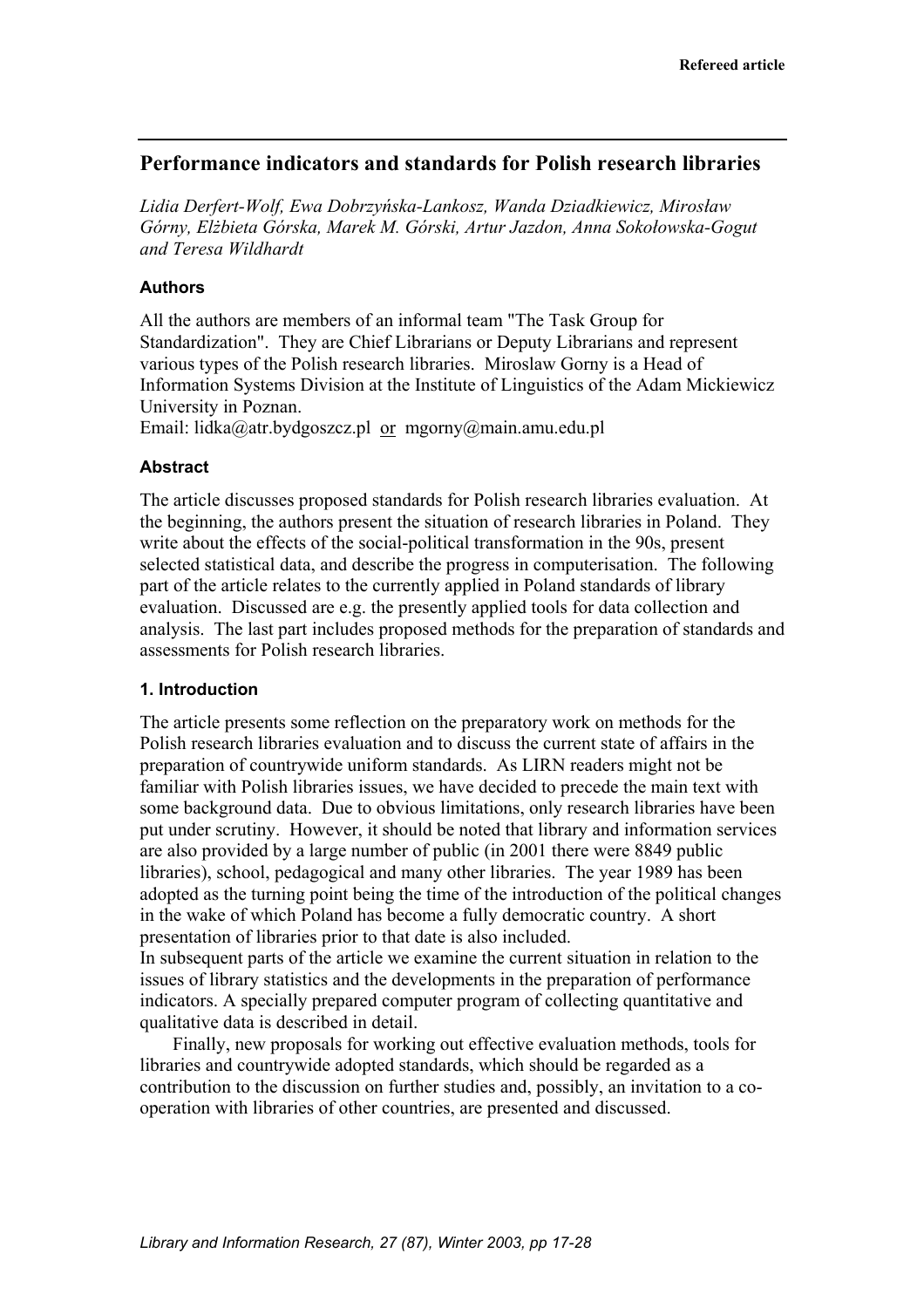# **2. General characteristic on Polish research libraries**

A group of "research libraries" was formed before 1989 in a parliament act and encompassed libraries with a very diversified character, size, and institutional membership. The common feature of the group was the task the libraries had to fulfil in relation to science and education programmes. One of the characteristic traits was the dependency of the libraries on the communist political system which resulted in, first of all, insufficient hard-currency and the state monopoly of scientific periodicals and foreign books acquisition. The research libraries had limited opportunities to cooperate at a local or regional level, despite the fact that, formally, an all-nation library network existed. The period between 1982 and 1989, despite the detrimental effect of the material law imposed by the authorities upon the cultural life of the country (meagre publishing market), was fairly favourable financially for public libraries. The resources obtained from the then National Fund for the Development of Culture enabled a substantial improvement in the library infrastructure and widening their services to the general public.

The political and social changes of 1989 that brought down the undemocratic governments and the economic transformations they induced presented for the libraries a major revolution in itself. When we overlap this with the transformations stimulated by automation, it is plain to see how much had to be, and in fact was, changed (Kniffel, 2001; Modern Libraries and Librarianship in Poland, 1995).

The Library Act of 1997 determines that the group of research libraries [Table 1] is composed of the National Library, university libraries, libraries of research and development units, selected public libraries and other. A few public research libraries play an important role in the system because of the status of their holdings and the number of serviced patrons. This group of 12 (as of 31.12.2002) public libraries includes as many as 10 which also serve as municipal libraries and which, along with the service they render to the local community, provide essential guidance to public libraries comprising a library network within a given province.

| Specification                                    |                      | Librarie<br>S        | Library collection in thous.   |                                     |                                  |                                                   |                                 |
|--------------------------------------------------|----------------------|----------------------|--------------------------------|-------------------------------------|----------------------------------|---------------------------------------------------|---------------------------------|
|                                                  |                      |                      | volumes                        |                                     |                                  | Special                                           | <b>Readers</b>                  |
|                                                  |                      |                      | total                          | monograph<br>ic<br>publication<br>S | newspapers<br>and<br>periodicals | collections<br>in.<br>physical<br>thous.<br>units | in thous.<br>during<br>the year |
| Total                                            | 1995<br>1999<br>2001 | 1274<br>1209<br>1225 | 6589<br>6652<br>5<br>7350<br>3 | 51380<br>52114<br>57546             | 14517<br>14411<br>15957          | 23308<br>21016<br>25967                           | 1449<br>1845<br>2102            |
| National Library                                 |                      | 1                    | 2865                           | 2129                                | 736                              | 2977                                              | 35                              |
| Libraries:<br>of higher education<br>institution |                      | 989                  | 5280<br>4                      | 42238                               | 10566                            | 19308                                             | 1657                            |
| of<br>the<br>Academy<br><b>Sciences</b>          | Polish<br>of         | 94                   | 4729                           | 2960                                | 1769                             | 583                                               | 42                              |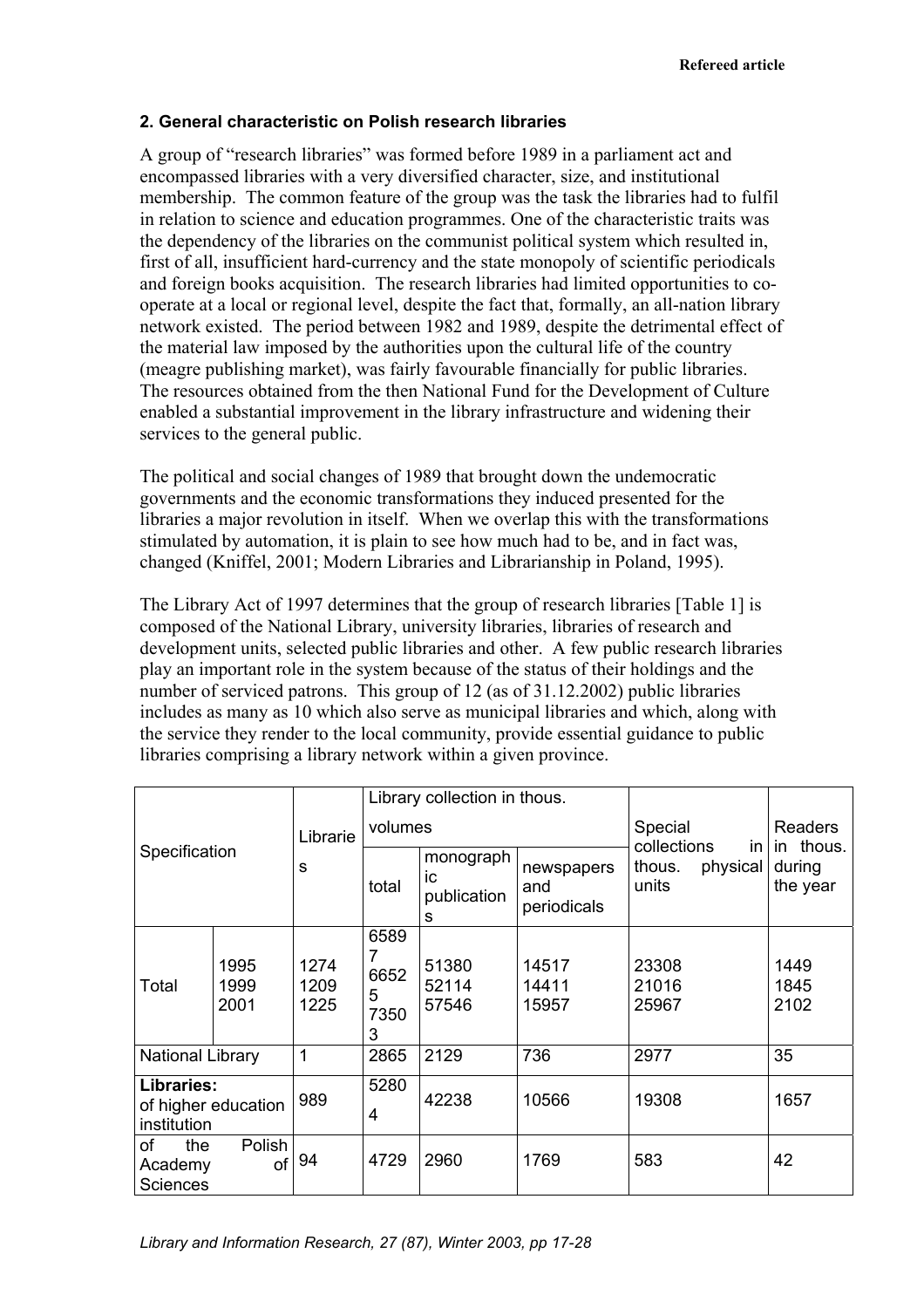| of branch research-   99<br>development units |    | 2867 | 2062 | 805  | 1093 | 37  |
|-----------------------------------------------|----|------|------|------|------|-----|
| Public                                        |    | 6386 | 5391 | 995  | 1463 | 250 |
| <b>Others</b>                                 | 31 | 3852 | 2766 | 1086 | 543  | 81  |

### **Table 1: Research libraries (main and subsidiary) - as of 31.12.2001 (Statistical Year Book, 2002)**

The financial situation of libraries has fundamentally changed, and, what followed, has influenced their capability to perform their statutory functions. Academic libraries are financed by the budgets of their parent institutions which come from the resources of the appropriate ministries. For the bulk of the academic libraries, the superior authority is the Ministry of National Education and Sport. These basic funds cover current expenditure**.** The libraries are also supported from the Committee of Scientific Research which apportioned extra funding in special projects such as automation, preservation of holdings and others. However, due to drastically low budgets apportioned to science at the national level, the funds are insufficient and not satisfactory. Fortunately, new opportunities have emerged in obtaining extra funds from various foundations. Librarians have now a free choice in purchasing new books and titles of periodicals, and in choosing electronic resources. We have started to learn a new type of management of finances, tender procedures, the "ins and outs" of how to negotiate or set up consortia to reach economically viable joint access to resources.

The political and social changes in the country have had a great effect on the financial situation of public libraries. Between 1990 and 1998 all the municipal public libraries had the status of state cultural institutions and were financed from the state budget, while the remaining libraries became local government institutions financed by local authorities. The administrative reform of the 1999 have caused deterioration in the financial situation of the libraries – all the public libraries, including former municipal libraries, are now financed by local authorities. This, in effect, means worsening of the working conditions for all of the public libraries with the status of a research library.

There has been a rapid increase in the number of full-time and extra-mural students at universities since 1989. The number of students has tripled. A notable segment is formed by students of newly established non-state-owned, private universities and institutions of higher education, whose libraries are weak and underdeveloped. Servicing such a huge number of patrons with only a slightly increased number of staff required a change in the approach to the problem of the quality and effectiveness of work, its structural changes and the organization. This approach gave libraries a boost to encourage staff education and training. New opportunities of participating in projects such as TEMPUS, or the PULMAN network and chance to gain access to supporting funds from the Open Society Institute effected in beneficial changes.

The year 1989 may be regarded as a turning point in automation of research libraries (Research Libraries, 1999). The Western producers of integrated library systems found the emerging Polish market attracting and promising. In the meantime, many scientific institutions gained substantial financial support from foreign foundations, mainly from the A.W. Mellon Foundation, but also from OSI and PHARE.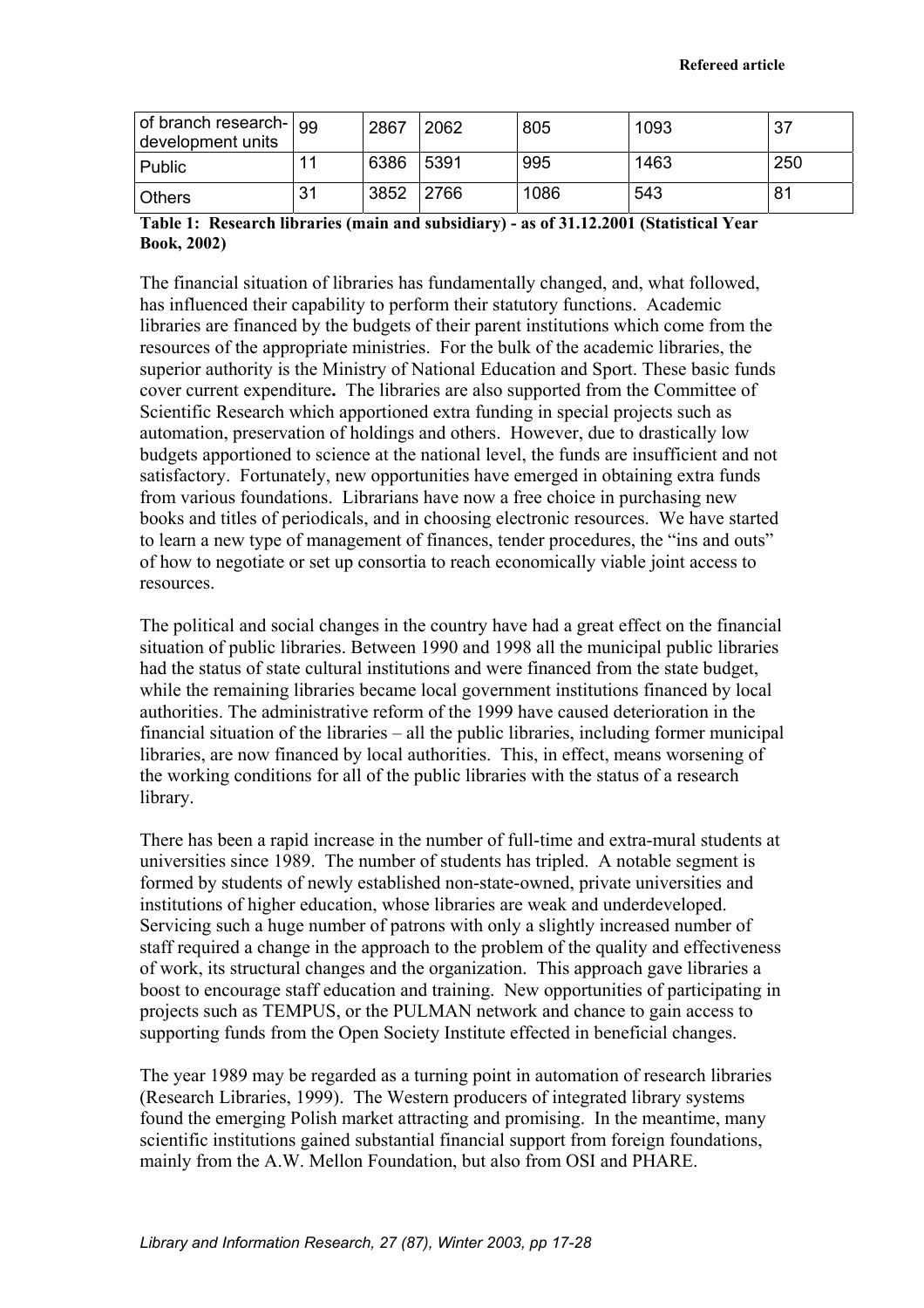From among those offered, some systems such as VTLS/Virtua, Horizon, Aleph, Tinlib, Q-Series, and Innopac were purchased and have been in operation ever since. Polish systems are also in use, including Sowa, MAK and Prolib although they do not fully comply with requirements for up-to-date library systems.

In 1993, the Union Authority File was initiated, and in 2002 the National Union Catalog NUKAT (2001). In parallel, there is a distributed catalogue of Polish libraries KaRo (2001), which currently enables searching of the resources of 58 Polish libraries.

Other directions in automation are the creation of bibliographic and factographic databases by libraries themselves, access to commercial sources of information (databases and electronic journals), projects of digitisation of own collections, e.g. Digital Library of Wielkopolska (2002), Virtual Library of Polish Literature (2000), Virtual Scientific Library (2003), Treasury of Polish Literature (1999), Archive of the Electronic Collection of the Central Library of AGH University of Science and Technology (2000).

The positive changes also include floor space development and the change in the approach to collection preservation. The modern building of Warsaw University Library was built, the library of the Jagiellonian University in Kraków got an extension, the work on new buildings of libraries in many other cities were initiated. 53 research libraries have been designated to collect the so-called National Library Resource i.e., resources of the most valuable items for Polish culture and science. Preservation works on a much larger scale have been initiated, such as the governmental project entitled "acidic paper", and detection systems have been introduced in many libraries.

Many changes have also taken place in professional activities. The Association of Polish Librarians has become free of the political control. Representatives to the National Library Council are chosen in a different way now. A new autonomous controlling body has emerged - the Council of Directors of Libraries of Institutions of Higher Education. All-nation discussion groups and the "*Elektroniczna Biblioteka*" EBIB - Electronic Service for Librarians (1999) have all contributed to forming a new identity of the library community.

## **3. Library Statistics and Performance Indicators – the current state of affairs and the draft version of the data collection project**

Every second year the Main Statistical Office collects the following data from libraries: library collections (expenditures on the items are not included), library premises, registered users, circulation, and library staff. Since 2000 the libraries have been requested to send additional data on: implemented computer system, databases produced by libraries, including OPACs, CD-ROM databases, on-line access to databases and their number, computer equipment, access to the Internet for the staff and users and expenditures. However, there are no uniform standards and evaluation methods for library assessment. Those currently used are predominantly in-house produced by particular units or groups of units and, in the main, deal with the issues of library organisation, employment and working hours. The main problem hampering proper library evaluation is the lack of suitable data systematically collected and precisely describing library activity as, in the present circumstances, those collected by the Statistical Office are completely insufficient. First of all, they lack information on finances and the services provided by libraries. Data on human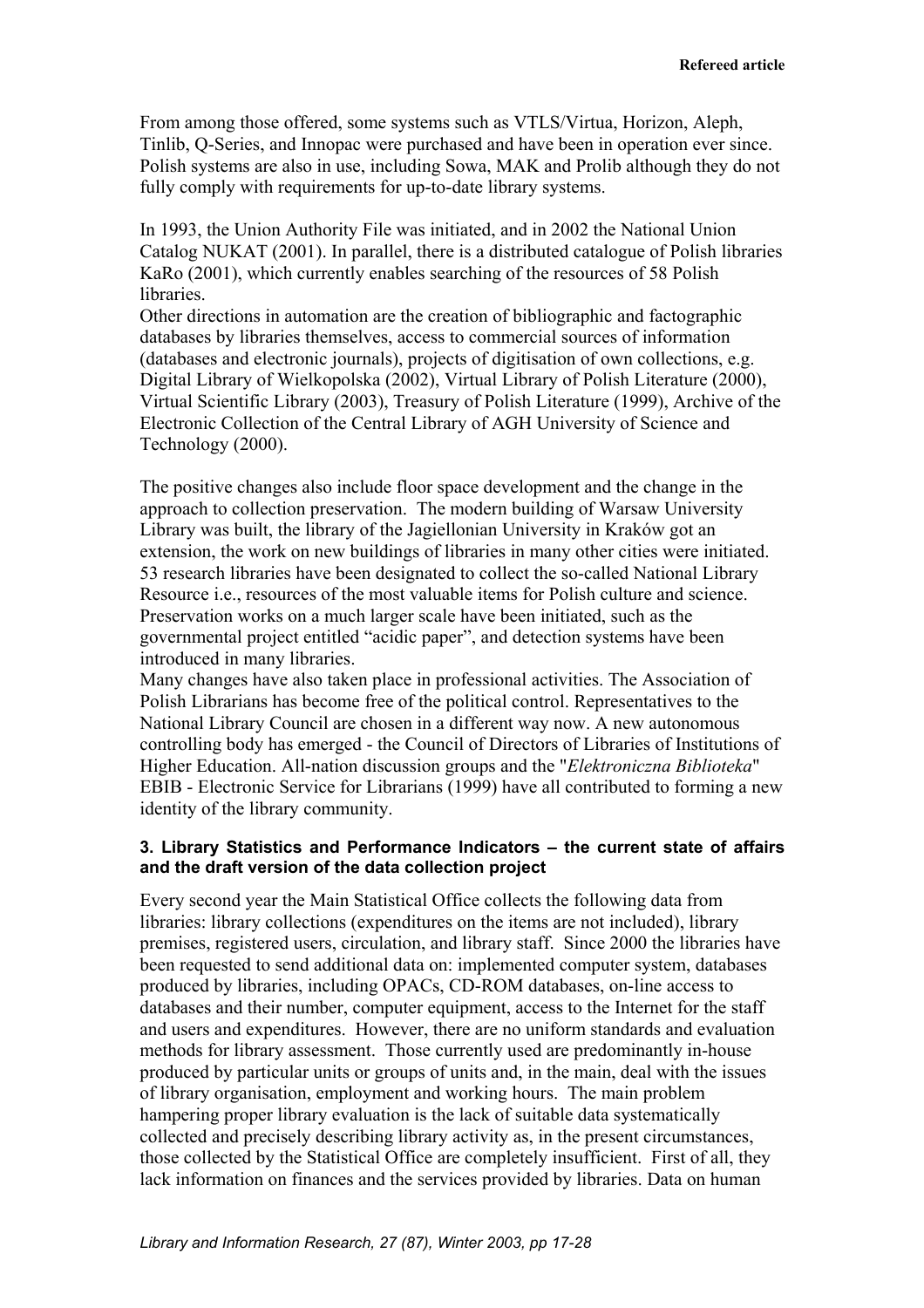resources and the infrastructure are very schematic. Educational activity is completely left out in the hitherto produced reports. There is no place for electronic sources of information other than databases.

The research work done so far focused only on selected library processes (Górny & Jazdon, 997; Górny & Jazdon & Nowak, 1999). No complex statistical research has been carried out which would allow us to embark on detailed and penetrating comparative analysis of libraries of a certain type in relation to other libraries of the same type in the country and abroad. The Task Group for Standardization (hereafter referred to as "The Group") was established in 2001during the conference organized by the Main Library of the Cracow University of Economics - "Comparative Research of Polish Research Libraries". They found the prototypes for this kind of research in the government projects of the EU countries and the US. The statistics produced by LibEcon (2000), IPEDS (2003), and Deutsche Bibliotheks Statistik (2003) similar national and international projects came as additional supporting material (The Follett Report, 1993; EQUINOX, 2002; ACRL Standards & Guidelines, 2003; CAUL Council of Australian University Librarians, 2003). International standards in library statistics and performance indicators such as ISO 11620 (1998) also formed the base material.

The research libraries in Poland have begun their work on creating a comparative platform which would be used by chief librarians. It would be useful for vice-chancellors of universities and the financing bodies to universities or public libraries, e.g. the Ministry of National Education and Sport or the Ministry of Culture as well as Polish and international university accreditation commissions. The preliminary work was already taken up during a few conferences. The aim was to interest the academic community in the project and to set up the Group, which would work out a database of the indicators enabling the proper assessment of a library or a group of libraries of a certain type.

In the first place, the Group worked out a questionnaire for comparative studies. It was based on the questionnaire prepared for the Cracow conference and on another implemented within the TEMPUS JEP project 13242-98 "Development of Library Management as a Part of the University Total Quality Management". The project was realized in 1998-2001, with the participation of the libraries of the following universities: Cracow University of Technology (project co-ordinator), University of Technology and Agriculture in Bydgoszcz, Szczecin University, Kielce University of Technology, Delft University of Technology, University College London, Universidad de Cadiz, National Technical University of Athens. The questionnaire includes all the elements of the library system, surrounding matters and the library processes and services. All these elements have been grouped into the following sections: staff, library holdings, budget, infrastructure, circulation, information services, education, publishing programmes, own databases, co-operation, and professional activity. The answers to the questions require the use of numerical data (describing e.g. the size of the collection, acquisitions, etc.), indicators expressed in percent or a simple YES/NO reply (e.g. OPAC availability). The final part of the questionnaire deals with the selected performance indicators, e.g.:

- library expenditures per user,
- expenditures on purchases of books per user,
- library budget as the percentage in the budget of the university,
- time needed for preparation of document,
- computer-catalogued holdings as a percentage of the whole holdings,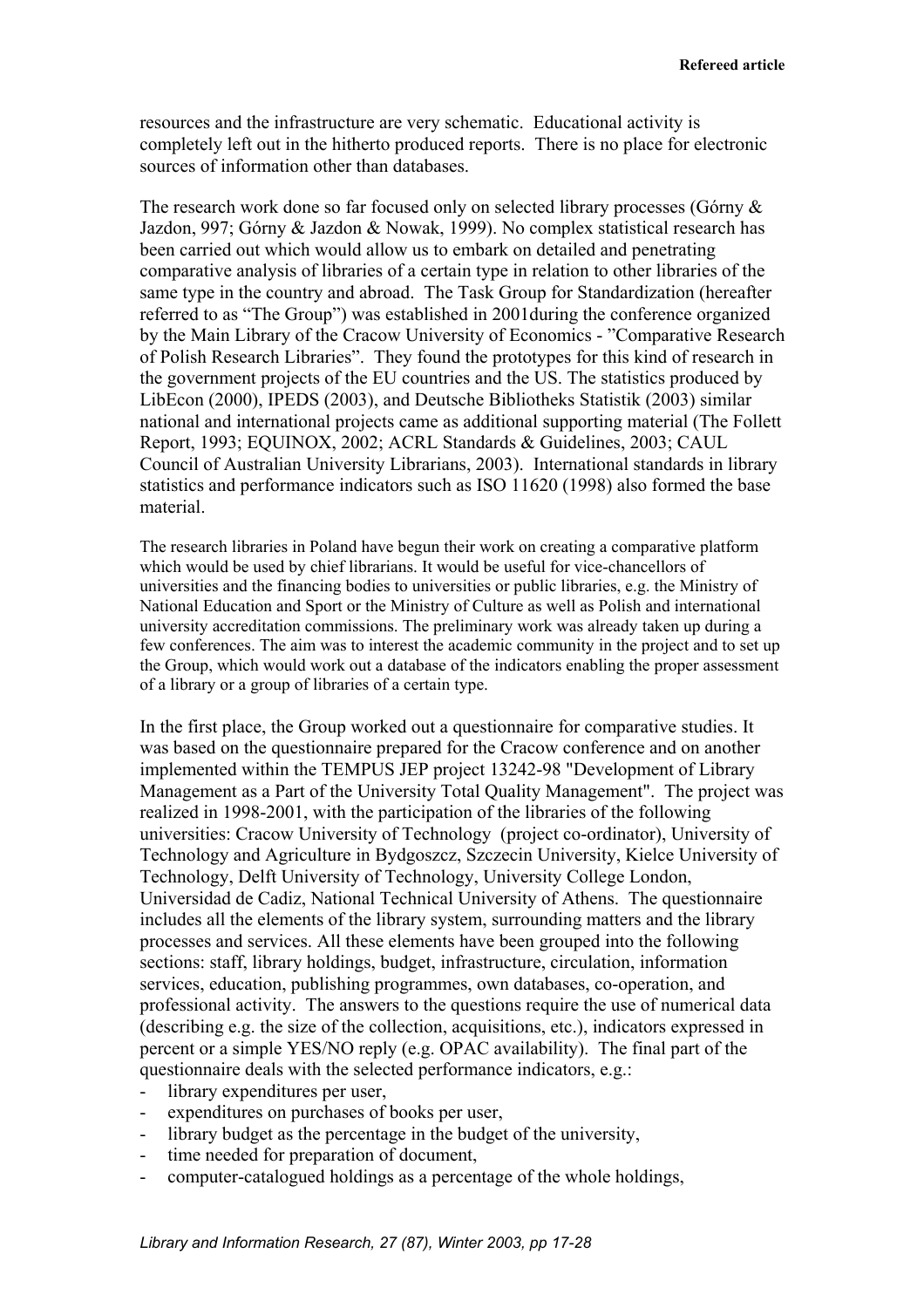- percentage of catalogue records obtained from outside sources.

The remaining indicators will be calculated automatically on the basis of numerical data obtained from the questionnaires according to prescribed patterns. Here are some of the most important:

- number of registered users as a percentage of the number of potential users
- number of books per user,
- number of users per library employee,
- library floor space per user,
- number of users per seat available in reading rooms,
- number of loans per registered user,
- number of loans per library employee.

The working out of the questionnaire required much consultation and comparative study with the available literature of the subject and with the standards in operation in other countries (Abbott 1994); (Blixrud, 2001); (Cullen & Calvert, 1995); (Kokkonen, 1996); (Poll, 2001); The Effective Academic Library, (1995); Guidelines for College Libraries, (1995). We tried to select questions in such a way that the answers to them would require information that would be easily accessible and calculable as well as more or less uniform for all of the libraries. The data which have not appeared in the questionnaires of the Main Statistical Office but have been included in our questionnaire include all the data on the utilization of electronic sources, remote access to library services, costs of purchase of electronic resources, costs of automation and their share in the library budget.

Moreover, the differences in functions of libraries (academic, public) and the organizational structures of research libraries needed to be taken into consideration. Another problem that emerged had to do with faculty libraries of a university, which reported either to the central library or to relevant faculties. To avoid this, we decided to collect data pertaining exclusively to central libraries. Still another problem was to establish a group of users to which the selected indicators were applicable. We do not have anything comparable to the indicator described in other countries as the FTE student model. For the purpose of the present inquiry and prospective further studies the working procedure has been adopted. Calculation of the above mentioned indicators is made in relation to the general number of users (in the case of academic libraries, it is the total number of students and the employees of a university), plus additionally, the number of students and the number of full-time students. To dismiss any doubt, each of the questions that might be doubtful is accompanied with a suitable explanatory footnote or even with a suitable formula to be used.

Another task the Group was charged with was the preparation of a computer program that would tackle the collection and the analysis of the data from the questionnaires once they had been filled in on-line by the representatives of the libraries. The University of Technology and Agriculture in Bydgoszcz has prepared the conception and the basic version of the program. The project is financed from the funds of the Ministry of National Education. The working beta version of the Internet-applicable application includes the following elements:

- Internet-accessible web-site
- database
- administrator's module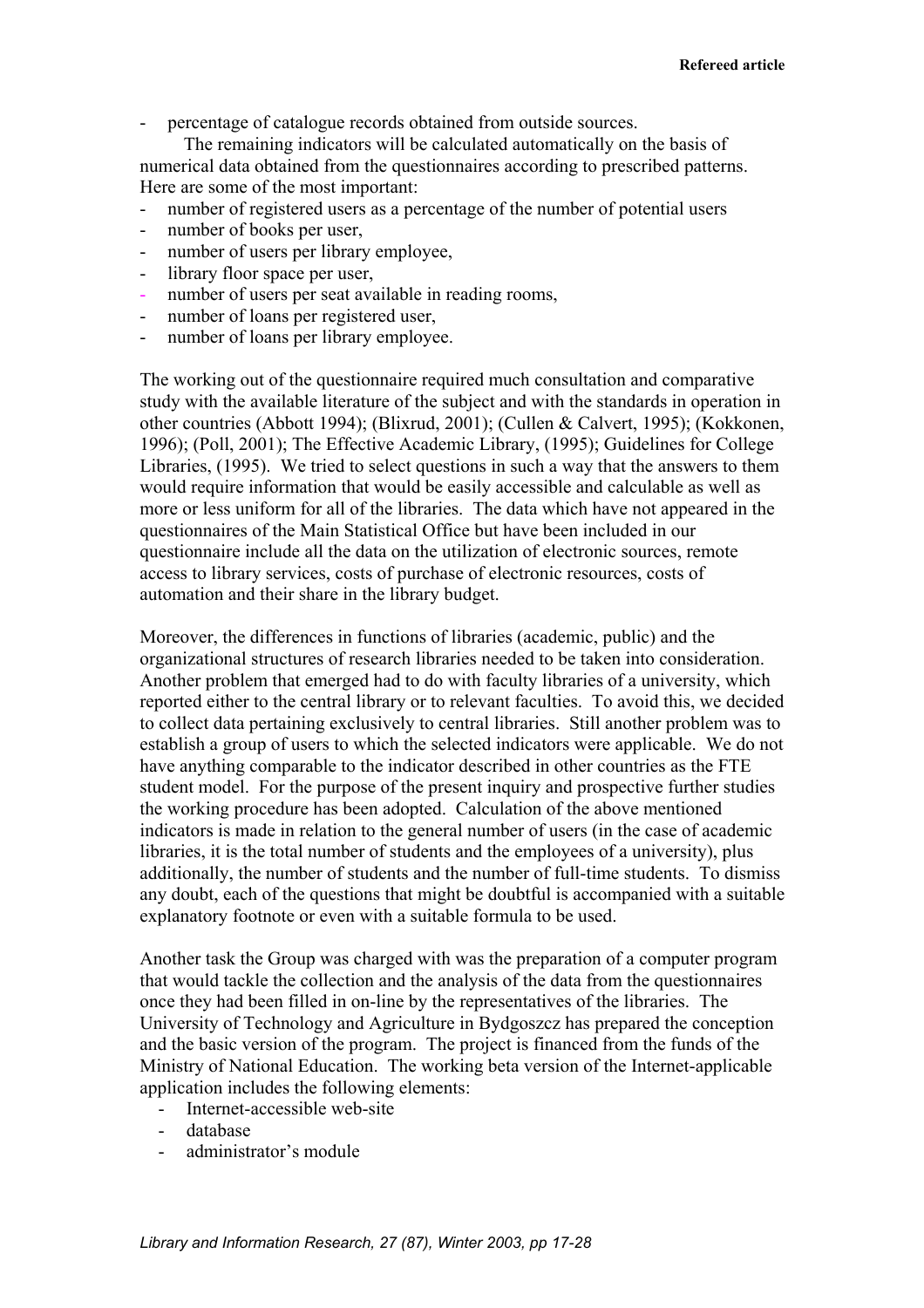- module for librarians to retrieve from and upload data to the on-line questionnaire (electronic version of the above described questionnaire)
- module for the statistical analysis.

The web-site has direct links to the information on the project, instruction of use, questionnaires, results of previous studies and useful links to other sites dealing with standardization, performance indicators and library statistics. The instruction covers such major steps as registration of a library and the description of the work with questionnaires (how to fill them in, authorization, and data analysis). The site also includes closing dates for handing in the questionnaires for a given year. The page labelled "Results of the Study" will include the collective analyses of data from all of the libraries involved in the project and will be presented in numbers and in charts according to adopted criteria.

The database is designed to incorporate and register the data from the questionnaires. It has been given a dynamic form, i.e. the administrator is in position to change, add or delete any fields corresponding to the questions from the questionnaire at any time. Moreover, with every instance of activating the database, a suitable questionnaire will be automatically displayed e.g., the questionnaire for public libraries will not include questions and indicators pertaining to students, etc. Additionally, the database has built-in mathematic formulae which control and verify automatically the accuracy of the filled-in fields, and formulae to calculate selected performance indicators.

The administrator's module will serve to register libraries and persons entitled to transmit data and work out collective analyses. The registration will include sending a form to the administrator with the following data: name and type of the library, university status (state-owned, non state-owned), name, telephone number, e-mail and suggested username.

Another module will be designed for individual work (within a single library). The highest authority will be that of a director who will be in position to fill in the questionnaire, modify the data, send data to the database and, finally, authorize them. Upon the authorization of the questionnaire by the director, the performance indicators, which are not present in the questionnaire, will be automatically calculated and displayed. The director may delegate powers to appointed library employees who will be entitled to fill in certain segments of the questionnaire themselves. There will also be a possibility to produce multifaceted analysis of the data according to various adopted criteria, for example, according to selected timeframe or during selected longer periods.

The last module, the most important from the perspective of further studies, will be used by the Group exclusively. It will serve as a tool to carry out collective analyses based on the data and the performance indicators from all of the libraries. The analyses will be made through a preliminary selection of the types of libraries, a given year or a timeframe, type of the chart or the results of the calculated data (arithmetic average number, median, maximal value, minimal value). The next choice will be that of a category of the data or indicators and their combinations.

# **4. Evaluation and standarization methods in Polish research libraries – a proposal of a study project**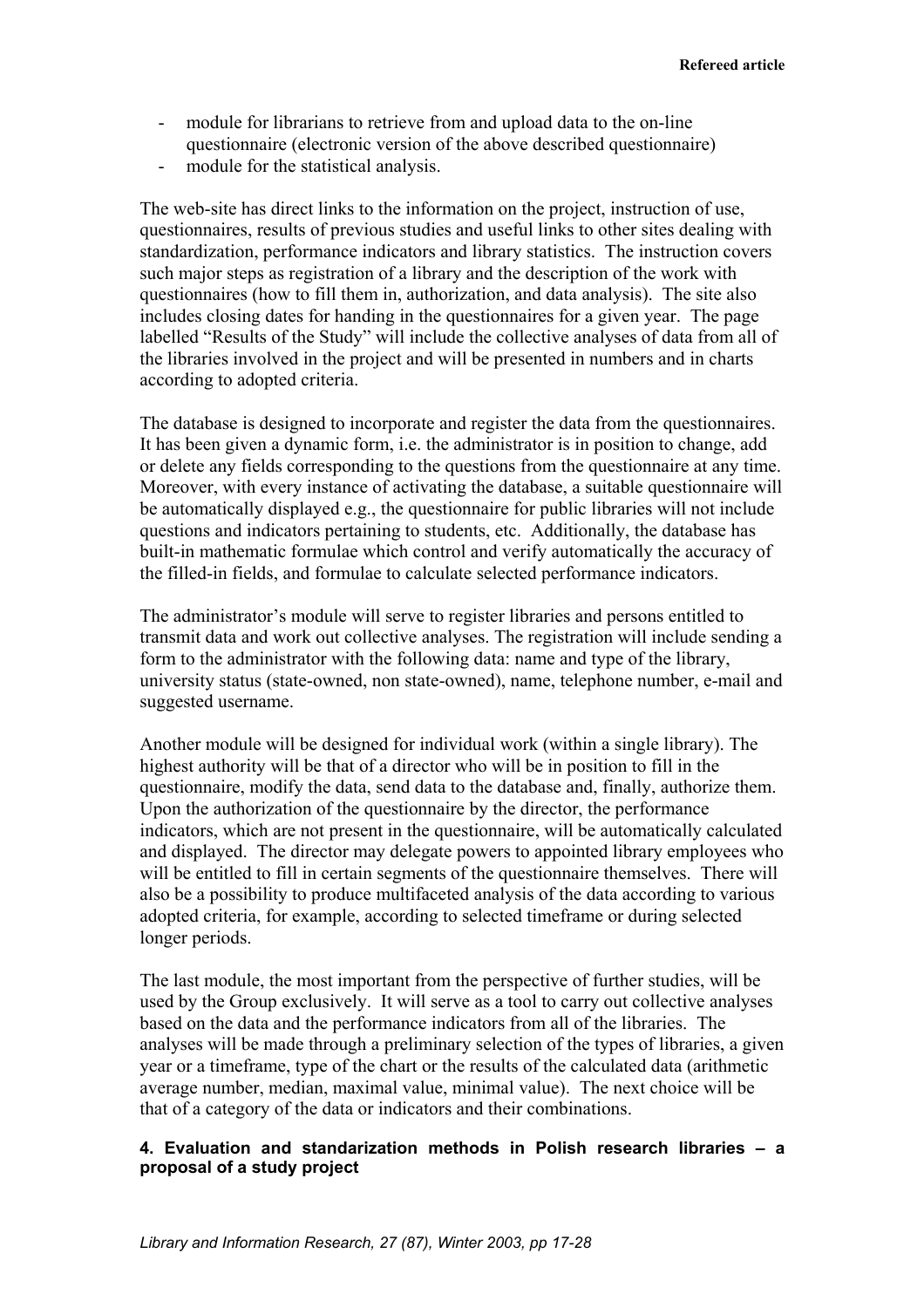The above-described computer program for collecting and presenting statistical data and performance indicators is designed to suffice for a several year study aimed at establishing a procedure for Polish library evaluation and at preparing a set of standards applicable to these libraries.

While preparing the project, some provisions and basic assumptions had to be put forward:

1) Introduction of a division of information sources into those of national heritage and cultural importance and those satisfying everyday information needs. The National Heritage Repository should not be submitted to appraisal and standards normally applied to the operational repository. It does not mean, however, that no norms should be established for the Repository, but that they ought to be agreed on matters concerning its safe storage and the way it should be made available to the general public.

- 2) The division of the library viewed as an institution into:
- $information$  resources (books, periodicals, other sources of information as regards their content and not medium, the number of volumes, technical conditions of making them available, etc.),
- organizational and technological infrastructure (everything that deals with the organization and the technical facilities needed to fulfil the regulation of processes of acquisition, preparation of material, storage and circulation),
- auxiliary base (maintenance staff and equipment needed for making proper functioning of a library)

This division ensues from a very distinct line between the content of the source of information and the infrastructure needed for providing the service. The same contents can be made available through different organizational and technological platforms. All the librarian needs to be able to determine is to establish what kind of information the user needs and then simply retrieve it. But the character of the infrastructure used for retrieving this information is entirely in their hands. However, it is the knowledge, expertise and professional skills of the librarian that will decide on the costs of the process of the retrieval of information, its duration, comfort and ease of its distribution, its format, etc.

3) Methods of formulating library tasks. It has been assumed that they are formulated according to the following pattern: **Who <Recipient>** (group of users characterized by appropriate attributes) will be given access to **What resources** (characteristics of resources) and, finally, on **What conditions** (characteristics of conditions)?

Obviously, there are no strict rules determining what should be included in all of the three elements of the pattern. However, any task the library is facing should reflect this general pattern. By the **recipient**, we mean distinguishable groups of users differentiated by their information needs, abilities in making use of the library infrastructure and so on. At this point, the library can also determine how many users it is in position to service properly. The label "**To what resources"** is only the authentic appraisal of the capabilities of the library. For instance, due to financial constraints, only a selected group of users is allowed to have access to certain sources of information, while other groups are not. Having evaluated accurately its financial possibilities, the library can correctly determine whether it is in position to facilitate access to articles in the *document delivery service* system only to research and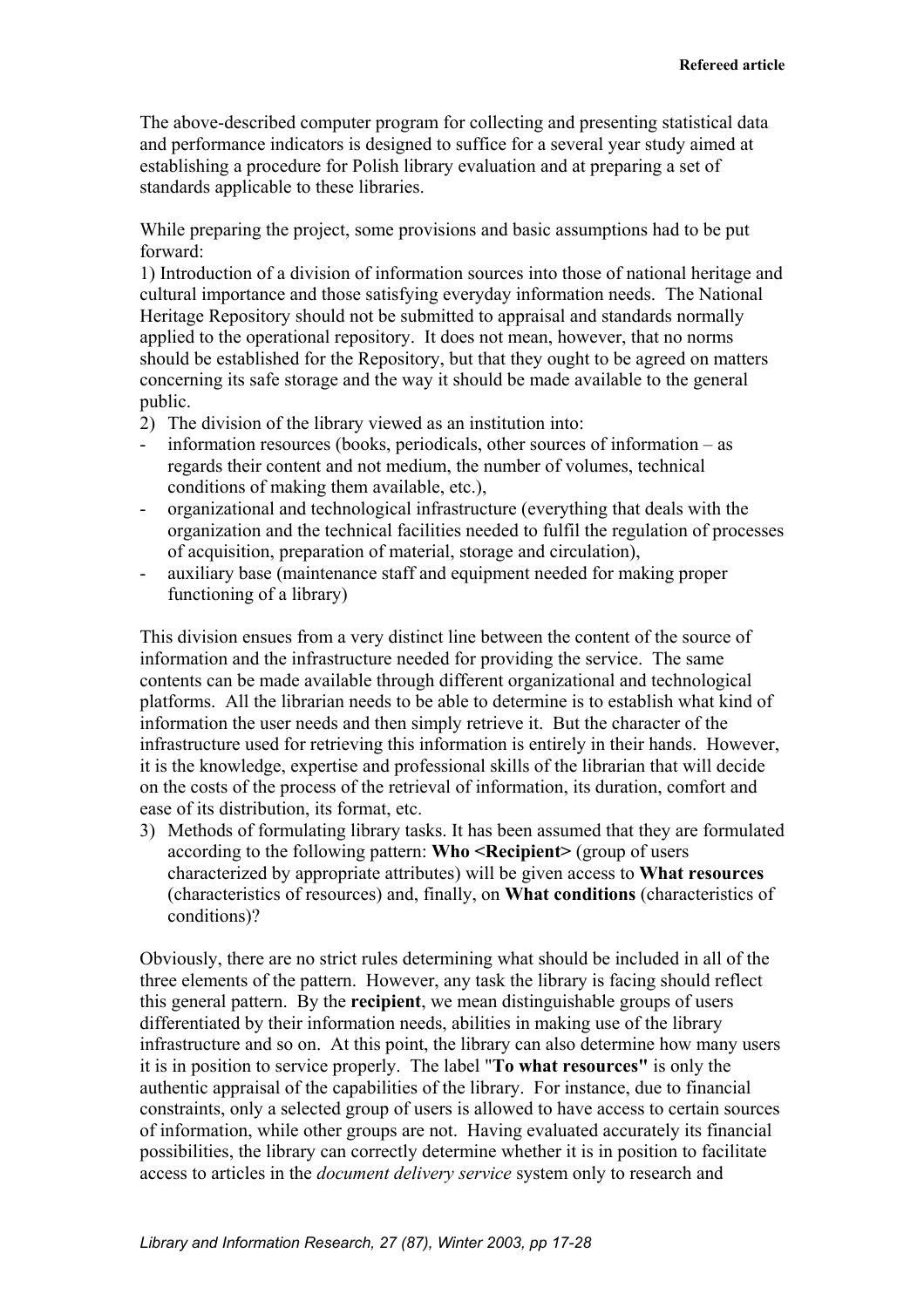academic staff of its university. The last element, "**On what conditions**" may refer to the duration of processing an order, the access time to the source, the sum the library cannot exceed while purchasing sources, etc. Specification of the conditions of making a source available (always for a given group of users and for a given group of resources) makes the library aware of the need for constant performance measurement and prevents it from being vulnerable to, not always justified, demands on users.

### **Library evaluation – proposals**

The library evaluation has multiple significance. For the superior authorities, it is a direct measure of the usefulness of the library and its functioning. For the management of the library, it helps in pinpointing problem areas. In both cases though, the evaluation has a diagnostic significance. Modern libraries are very diversified when it comes to the type of service they provide and the way they function. This naturally hampers any attempt at making any general evaluation. The fact that libraries are non-profit institutions makes the situation even more complicated. Otherwise, the gained profit could be an easily applicable and very transparent criterion to be adopted in the evaluation.

How should then the evaluation elements be constructed? Apparently, the most important evaluation element is the one given by its users. A student satisfaction survey is, however, relatively expensive and time-consuming. To some degree, the analysis of the level of the use of resources can replace the satisfaction survey. Moreover, the results presented in it give a lot of information on the real use of the library and are not only a set of opinions on the functioning of the library. Perhaps the best possible solution would be to employ both study techniques simultaneously.

Therefore, the level of the use of resources (M1) has been adopted as the main indicator in the evaluation. However, immediately two problems arise – how to measure the use of the resources and how to interpret the results of such measurements? Everything that the library can give access to is regarded as information resources (including items that come from other sources, like interlibrary loans, access to commercial full-text databases and electronic journals, document delivery service etc.). The library can potentially meet some of the needs in information services in relation to access to the mentioned resources in a given time. A special algorithm can be used to calculate the number. Knowing the real number of the "information transactions" and comparing it to the number of potential instances of "information transactions", we can determine the actual use of the resources and then make the evaluation against the assumed scale of preference.

Another measure unit employed (M2), with auxiliary and verifying character, especially in the case of heavy use of the resources, is the number of information services transactions in relation to the number of registered (or potential) users. This unit of measure is based on the assumption that the average number of services used by the user apportioned to a given category is approximately known. If the substantial majority of the information users reach the average value, it means that it is highly improbable that information needs which are not satisfied do exist.

Auxiliary measure unit (M3) may be the number of information demands (as opposed to needs i.e., for example, a presented call slip requested for certain items which are otherwise available in the system), which have not been responded to in relation to the total number of information demands.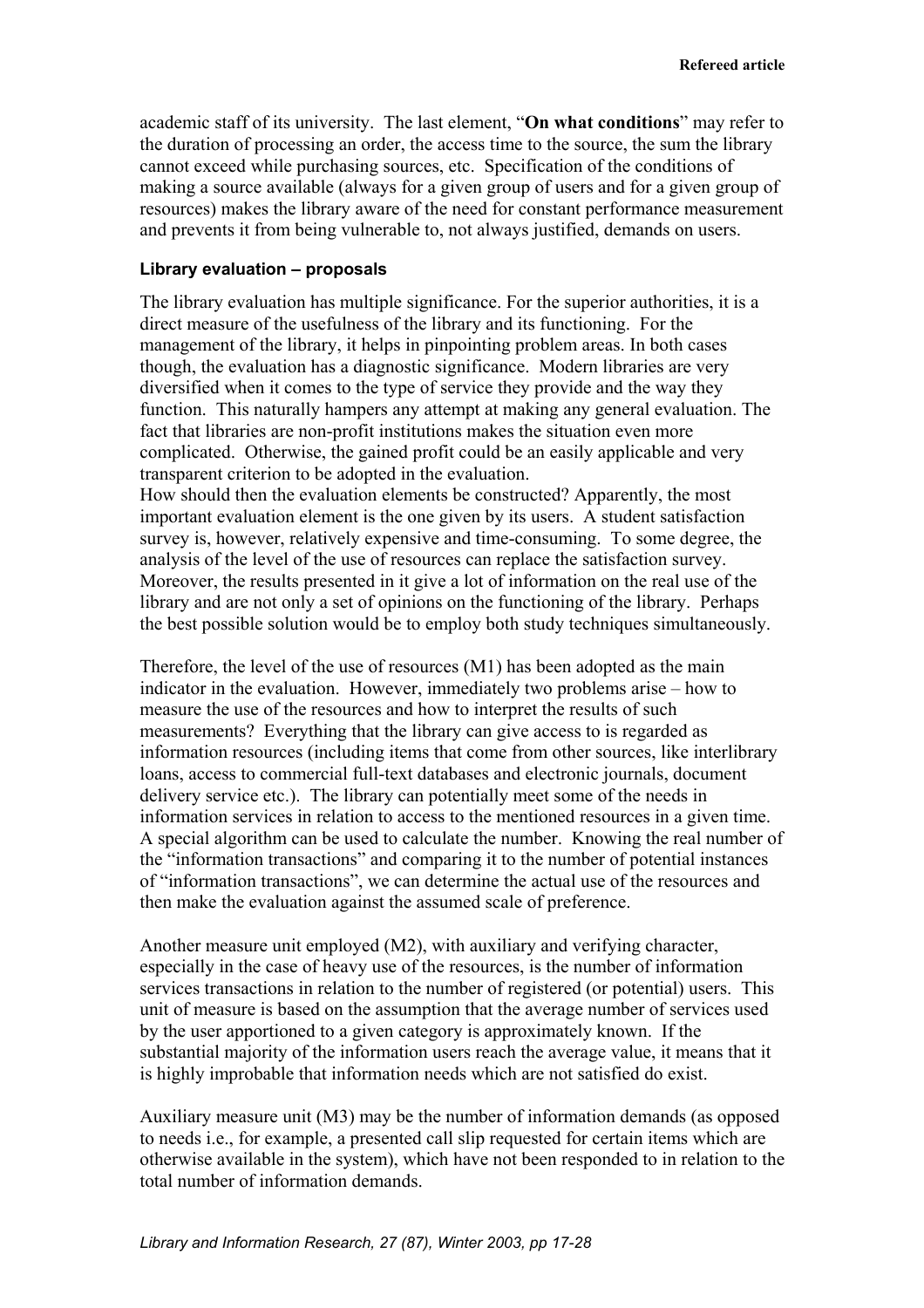The most difficult problem to be solved is to work out the definition of services and information demands in such a way that it would be possible to construct easily applicable indicators based on them. It seems proper to assume such elements like transaction of loan, the number of hours spent by the users in reading rooms and catalogue rooms and the number of log-ins to the library systems as information service transactions. To compare such types of service, a standard unit any given service can be converted to has to be introduced.

#### **Standards - proposals**

The attempt at working out and subsequent application of the standards is designed to:

- a) make the library develop its information resources and technological and organizational platforms so that individual user groups can have a certain minimum access level to relevant information resources. Generally speaking, what is meant is a certain quality level of information services.
- b) assist the library in the realisation of the statutory tasks through localizing the socalled critical points and determining suitable standards for them.

There are at least three categories of norms. The first category is the group of standards connected with the quality of the end-product. It is fairly easy to indicate a product which **may** be regulated by norms. It is much more difficult to determine a product that **should** be standardised. Introduction of detailed norms which would apply to each and every type of service could, however, successfully prevent any library form effective managing. Therefore, only some of the services should be selected.

The second category of norms should deal with the key elements of the library process. They should, being a sufficient safeguard of quality of provided services, play the role of instruments controlling the functioning of the system. The norms, whose principal task is to improve the functioning of the system, must regulate those processes which may have the biggest influence. These norms are purely technical and inform us how to initiate and use a given process.

The third category of norms is of auxiliary character. These standards may apply to particular departments in the library or to library processes. They determine the size of the resources to be involved in a facilitation of a given process taking into consideration given conditions.

What has to be done then is to work out a series of norms dividing them into those of: quality, technology and support in providing access to sources and in service and costs involved. As far as **quality norms** are concerned, the most important for the user are probably the following two parameters: access to the largest number of significant sources of information and the shortest time of retrieving them. Thus, the standards, when introduced, should make these characteristic features of the information transaction permanent – a certain required level of completeness and acceptable average time to process a request (at least, not exceeding given values).

Within the quality standard groups the following standards have been differentiated: 1) Standards pertaining to information resources

a/ the need to obtain complete metadata for the serviced discipline at the level approaching 100 per cent, or the highest level possible.

b/ access to not less than 20 % of the sources from a given discipline, with the careful selection of those most important, and access to complete information and assistance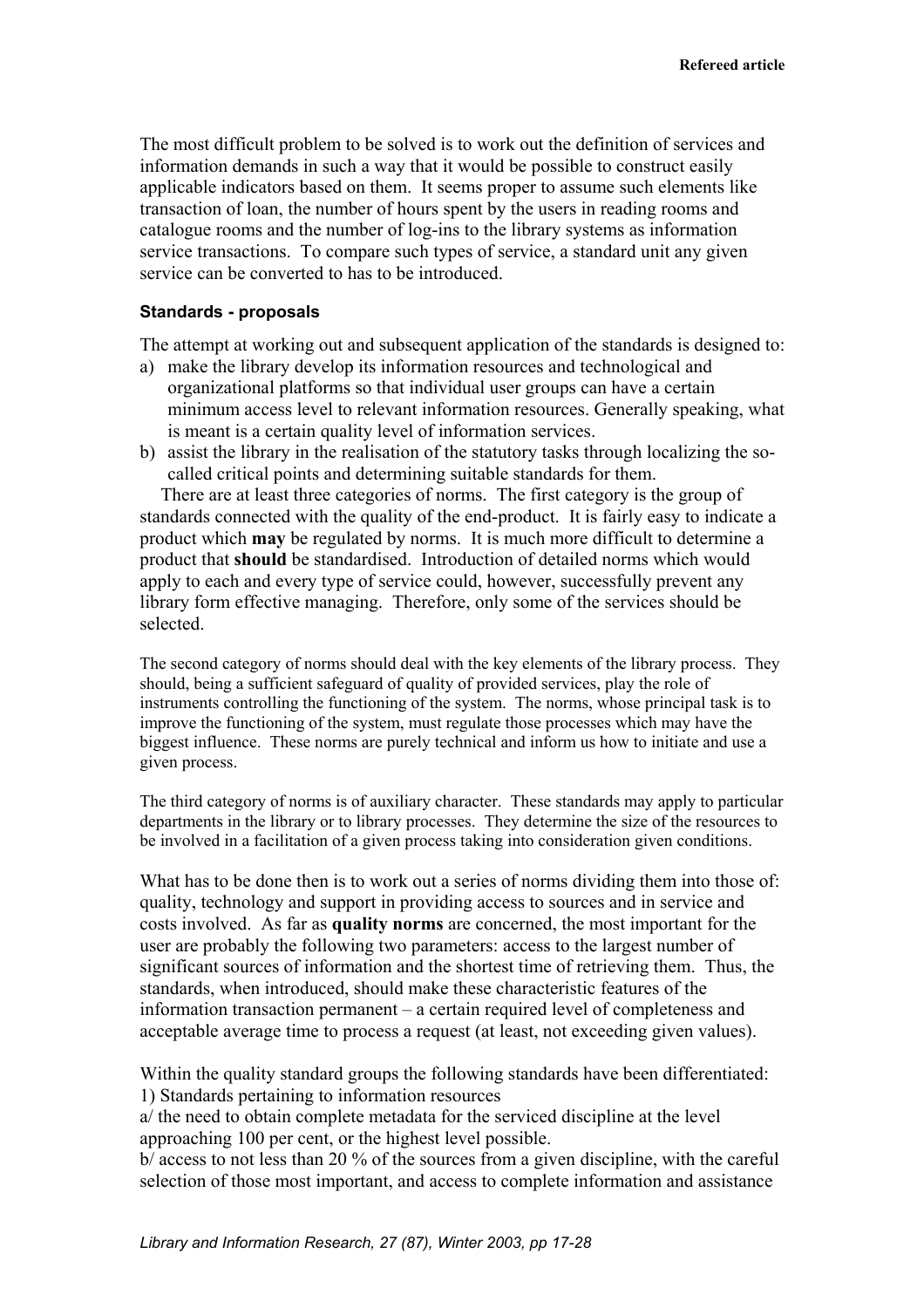with the most favourable selection and choice of sources. Full information on the metadata will allow the user to evaluate the literature on a given subject in a given sphere of learning, and adopt a suitable strategy on how to proceed in order to retrieve the information needed.

c/ access to at least 20 % of the information sources from a given discipline reported by the information users (no assessment, the only criterion being the user's need for the source).

Standards "b" and "c" result from the distribution rule 20/80 stating that about 20 % of the sources satisfies about 80 % of the needs.

Separate indicators should be prepared for individual discipline or groups of disciplines. These **indicators** should then be updated with the passing time (every second or third year at the best). The **form of the indicator** is the canon of books for a field of study for a given period of time. Alternatively, a simplified indicator can also be adopted, i.e. the approximate number of titles. It is necessary, however, to work out rules for constructing the canon for a given discipline and rules telling how to make use of it. An even simpler method would be to state a minimal sum for acquisition of sources of information, for example, per user. But the decision as to the amount of that sum requires knowledge on the literature in a given discipline. Of course, this may counteract the decrease in the amount of funds apportioned to acquisition, but it does not force a library to rationalise purchases. The attractiveness of the indicator results entirely from its simplicity which is, apparently, its sole advantage.

2) Quality standards for the organizational and technological platform a/ maximum and average time to process a request within information services (loan processing, time needed for access to a terminal on the premises of the library, time needed for a getting a seat in a reading room),

b/ acceptable percentage of non-processed orders (for sources that are declared to be accessible in the system, for example, those that are recorded in the catalogue), c/ maximum and average time of the preparation of a source for being made available.

Finally, the **technological norms** should regulate the key processes determining how they will be facilitated and regulated. It should determine which processes are critical and a suitable plan of procedures dealing with them should be worked out. For example, there is only a slight chance for a mistake which would eliminate access to a source to be made in the preparation process. Acquisition is a process in which cardinal errors and ensuing complications are possible, e.g. selection of an inaccurate source, purchasing the right source involving too much cost, or unnecessary doubling of the source, prolonged process of source acquisition.

**Auxiliary standards pertaining to access to resources and the service of the resources** are to help the management of the library plan further functioning of the library. However, they should not be considered to be binding. Below we enumerate only some examples of standards which are of some interest to managing staff of the library:

- a) the number of seats in reading rooms in relation to the size of the resources in printed form and to the number of users
- b) the loan time in relation to the number of users and to the size of the resources in printed form
- c) the number of volumes in relation to the number of users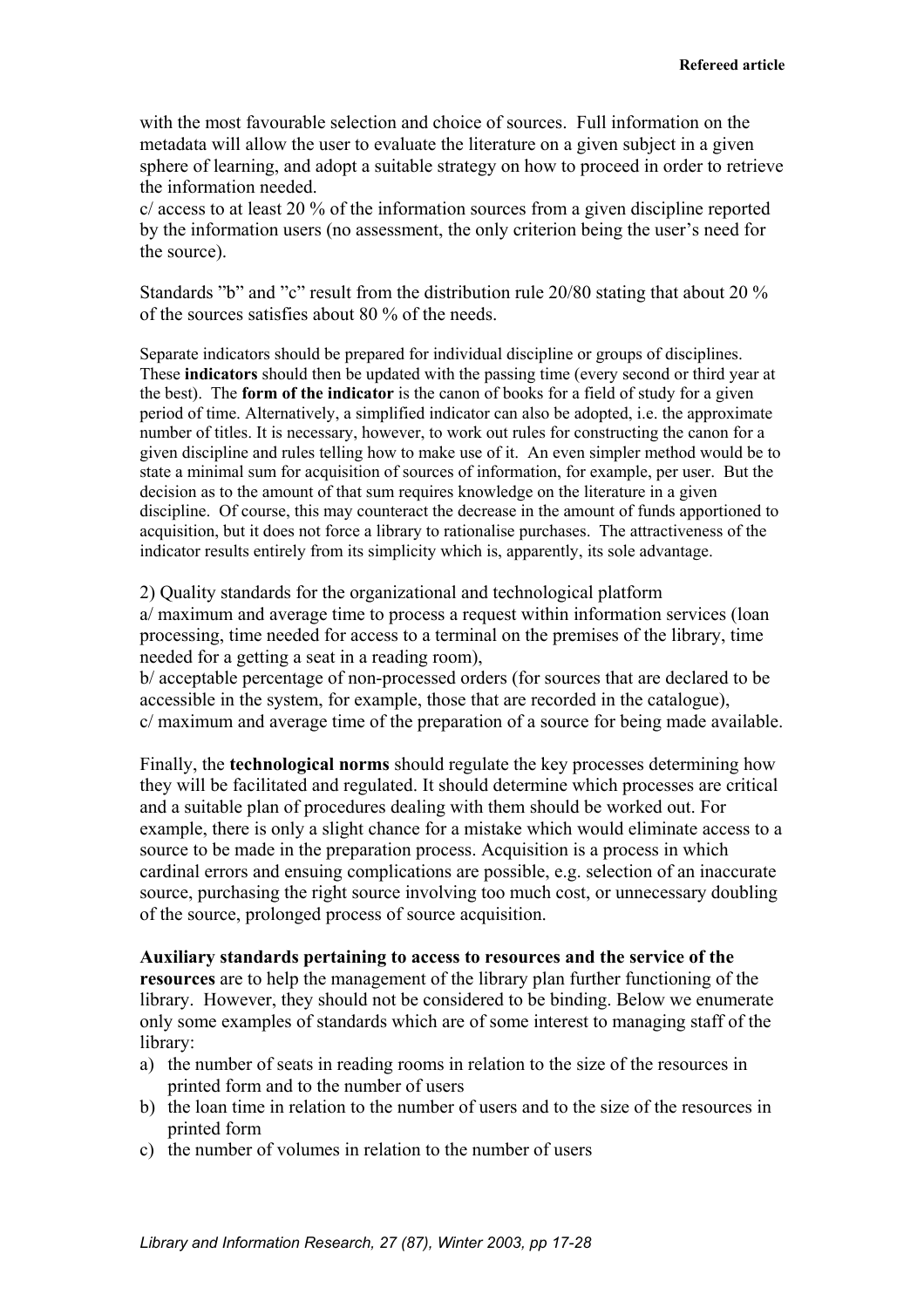- d) the number of access hours to terminals on the premises of the university in relation to the number of users and the size of the electronic resources
- e) the number of posts in acquisition departments, library preparation division, and stockroom in relation to the type of material (printed, electronic, possessed by the library, from outside of the library) and to the size of the resources,

The indicators should be worked out in the form of algorithms that would enable calculations of the value of the indicator for a given set of conditions. The indicators pertaining to costs can also have a provisional character. They can be worked out on the basis of averaged data obtained from libraries in Poland and abroad. The data should be comparable. It is important to establish in which point of the system measurements are taken and what is a possible form of the indicator.

### **5. Conclusions and plans for the future**

The decade of the 1990s was the time of radical change for Polish libraries and intensive work with the implementation of library systems. In parallel, organizational structures underwent reorganisation and co-operation was being developed in making joint access to electronic sources available. All these changes and the specific financial situation as well as the guiding principles of focusing on the user made the discussion on performance and the improvement of the quality of service in libraries a topical subject. Incidentally, these discussions took place in fairly favourable conditions for the formation of the procedures for the evaluation of the institutions of higher education in Poland. For example, extra funding from the budget of the state according to a specified algorithm which took into consideration library services, or the emergence of the State Accreditation Commission. However, the adopted criteria and the algorithms given are very general and vague, sometimes even misleading. Thus, the library community has initiated works targeted at working out reliable methods of evaluation of libraries and the selected standards in their functioning applicable to all Polish libraries.

The Task Group for Standardization has assumed the following parallel channels of continuous work, targeting at:

- 1) carrying out a several-year comparative study on research and scientific libraries based of the above-described computer program. The study will allow us to draw conclusions on performance indicators over a considerable period of time and to make an attempt to work out advisable standards applicable in the country.
- 2) conducting baseline studies whose aim is to work out practicable methods in library evaluation that would be helpful for managements of libraries and the superior authorities alike.

The results of the study will also have a beneficial influence on Polish libraries, which will have to comply with the standards currently in force in member countries of the EU. All the work carried by the Group is done in relation to the results of similar studies in other countries and to international standards. The authors wish to express their hope that a closer co-operation with similar task groups in other countries may follow in immediate future within joint projects both in library statistics and performance evaluation studies.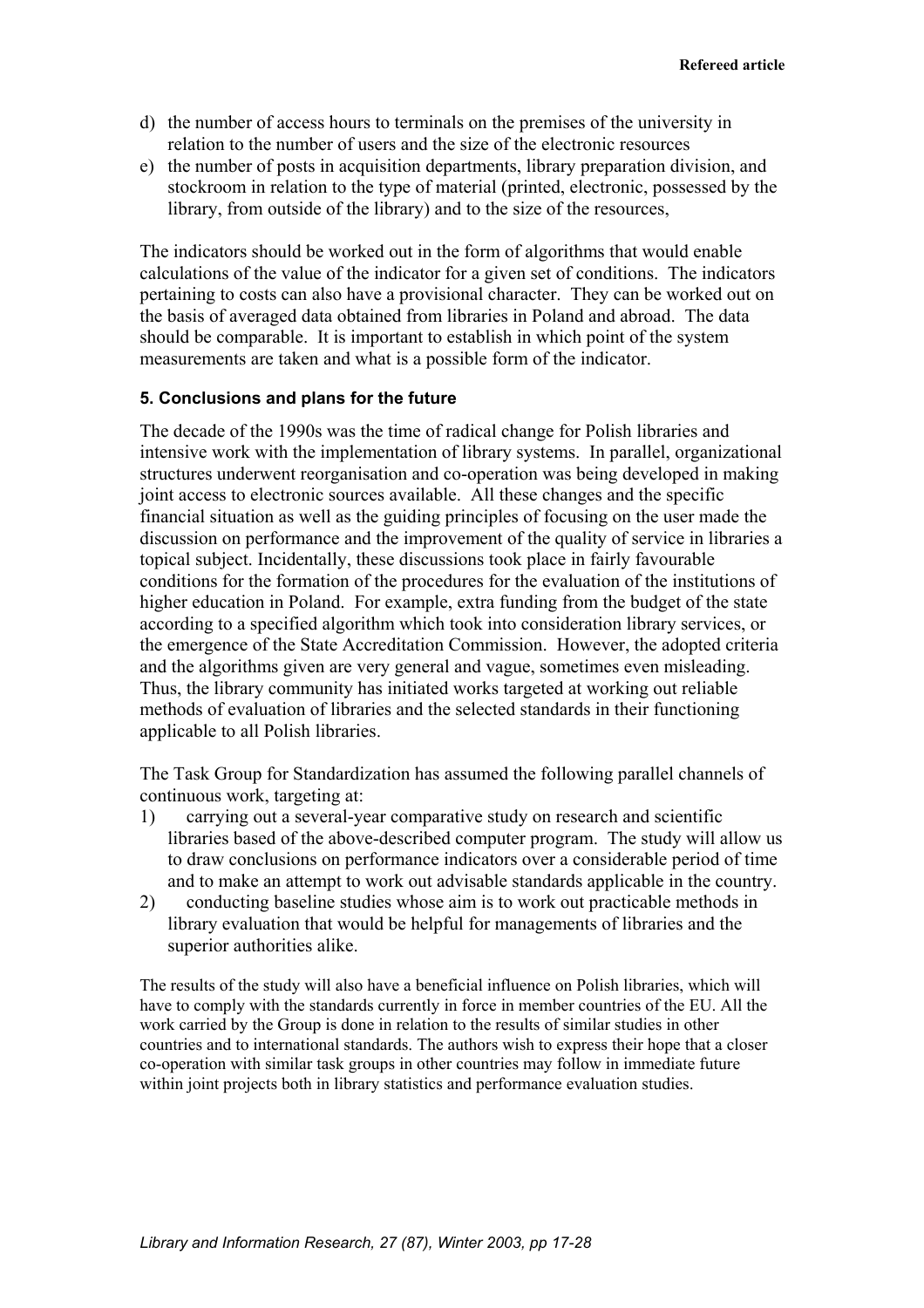# **References**

Abbott, Ch. (1994), *Performance Measurement in Library and Information Services*, ASLIB, London.

*ACRL Standards & Guidelines* (2003), URL: [http://www.ala.org/Content/NavigationMenu/ACRL/Standards\\_and\\_Guidelines/Stand](http://www.ala.org/Content/NavigationMenu/ACRL/Standards_and_Guidelines/Standards_and_Guidelines.htm) ards and Guidelines.htm.

*Archive of the Electronic Collection* (2000), URL: [http://www.bg.agh.edu.pl/BG/skrypty/index.html](http://victoria.uci.agh.edu.pl/BG/skrypty/index.html).

Blixrud, J. C. (2001), The Association of Research Libraries Statistics and Measurement Program: From Descriptive Data to Performance Measurement. *67th IFLA Council and General Conference. August 16-25, 2001* [Online], Available: <http://www.ifla.org/IV/ifla67/papers/034-135e.pdf>[17/09/2003].

CAUL Council of Australian University Librarians (2003), *Performance Indicators* URL: [http://www.anu.edu.au/caul/best-practice/PerfInd.html.](http://www.anu.edu.au/caul/best-practice/PerfInd.html)

Cullen R.J., Calvert P.J. (1995), Stakeholder Perception of University Library Effectiveness. *The Journal of Academic Librarianship*. Vol. 21, Issue 6, pp. 438-448.

*Deutsche Bibliotheks Statistik* (2003), URL: <http://www.bibliotheksstatistik.de/>.

*Digital Library of Wielkopolska* (2002), URL:<http://www.wbc.poznan.pl/index.html>.

*The Effective Academic Library. A Framework for Evaluating the Performance of UK Academic Libraries* (1995), HEFCE Publications, Bristol.

*Electronic Service for Librarians* (1999), URL: <http://ebib.oss.wroc.pl/english/index.php>.

Górny M, Jazdon A. (1997), The Implementation of Information Technology Projects in Polish Research and Academic Libraries in the early 1990 s. Questions of Scope and Effectiveness. *Library Management*. Vol. 18, No. 6, pp.280-285.

EQUINOX (2002), *Library Performance Measurement and Quality Management System*. URL: <http://equinox.dcu.ie/index.html>.

*The Follett Report* (1993), URL: <http://www.ukoln.ac.uk/services/papers/follett/report/>.

Górny M., Jazdon A., Nowak P., (1999), Selected Indicators of the Range and Use Printed Resources in Polish Academic Libraries. *Library Management* Vol.20, No. 3/4, pp.159-167.

*Guidelines for College Libraries. Recommendations for Performance and Resourcing* (1995), Library Association, London.

IPEDS - The Integrated Postsecondary Education Data System (2003). URL: <http://nces.ed.gov./ipeds>,

ISO 11620: (1998) Information and Documentation: Library Performance Indicators.

*KaRo - Distributed Catalog of Polish Libraries* (2001), URL: <http://karo.umk.pl/Karo/karo.php?al=x&lang=en>